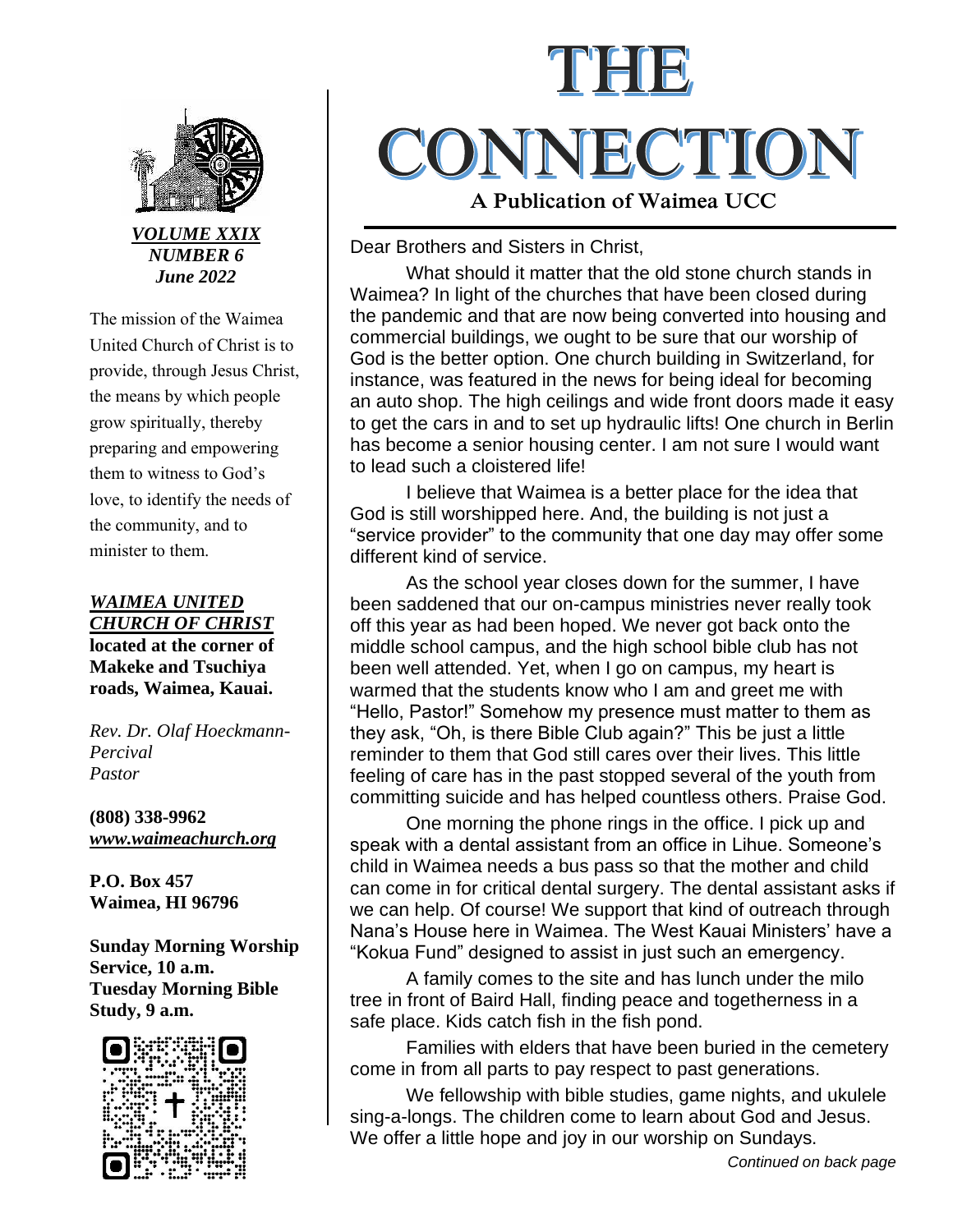# **Scriptures and Sermons for June**



- June 5 Luke 8:26-39 "Crazy, Man"
- June 12 Luke 8:40-56 "Lamp Cover"
- June 19 Luke 9:1-17 *Jared Preaching*
- June 26 Luke 9:18-27 "Take Up the Cross"
- July 3 Luke 9:28-36

# "The Cloud"

# The **Tuesday morning Bible Study**

group meets in Baird Hall at 9 am to discuss the Scripture for the upcoming Sunday sermon. Come share your inspirations and insights with the Pastor. Everyone is welcome.

#### From Music and Worship

You may have noticed a new lectern in church, where the Sunday morning's Scripture lesson is read. This is a temporary replacement to and improvement on the flimsy music stand that was used before. We await a more permanent and beautiful lectern that will better suit the aesthetics of the sanctuary, so please bear with us.

Summer is here. This is a time for the church to enjoy the many musical talents and gifts in our brothers and sisters. If you feel moved to share a song, or a reading, or a dance, please contact Helen H-P. There will always be a place for these gifts to be accepted.

Music is an integral part of worship. We sing familiar and inspirational songs, but there is room to grow. If there are any songs you would like included in worship, whether they are from the hymnal or a piece that needs to be copied as an insert, please let Helen know.

Song leaders: a clear, strong voice to lead in singing is a precious gift. Should you feel inspired to lead a song during worship, please feel welcome to do it.

**Worship Leaders**

**Lay Reader:** Joanne Watanabe

**Deacon**: Mahea Morsey

**June Deacons:** David Somers, Beth Hanashiro, Jacob Matutino

**Church Council Meeting** June 12, 2022 – Hybrid Zoom at 11:30 am

Jeed for Prayer

Susie Somers, cancer recovery; Dr.

Fukino, cancer recovery; Jill Faye, cancer recovery; Mike Matutino, cancer recovery; Janice's friend Ron, cancer recovery; Leinani Springer, cancer recovery; Galen Kaohi, cancer recovery; Norma Watanabe cancer recovery; Jared's father (stroke); Lucia's son Michael for healing; Mahea's mother (stroke); Berenice's mother Hortencia (stroke);June Woodall eye surgery; Cindy's mother (grief); Helen's mother (heart), Priscilla's mother (heart), Gladys Okada (blindness), Kristen to fight infection, Robert Medeiros knees, Robert's Mom Dorothy breast cancer surgery, Sue Carlson (hip replacement recovery), Rob Carlson, Beth Hanashiro (headaches), Mary Hayes (being assaulted and robbed), An end finally to the pandemic, Healthcare workers, Those suffering from spiritual distress, Our local, state, and national leaders, our men and women in the military fighting terrorism, and a speedy end to wars everywhere.

# **Calendar Notes:**

**June 3rd--"Jesus in the Hood"** car ministry will take place.

**June 3rd**, there will be a **Powerful Pray-ers** time from 9:30-9:55 in Baird Hall. We will be following the guidance of books on prayer and spend time praying together. Some of the books we'll look at are *A Praying Life* by Paul E. Miller, and *Fervent* by Priscilla Shirer. Come and join us for a new time of learning and praying.

Pastor will be away from **July 21st through the 25th** to perform a wedding on the mainland.

*Helen H-P, Music and Worship Chair*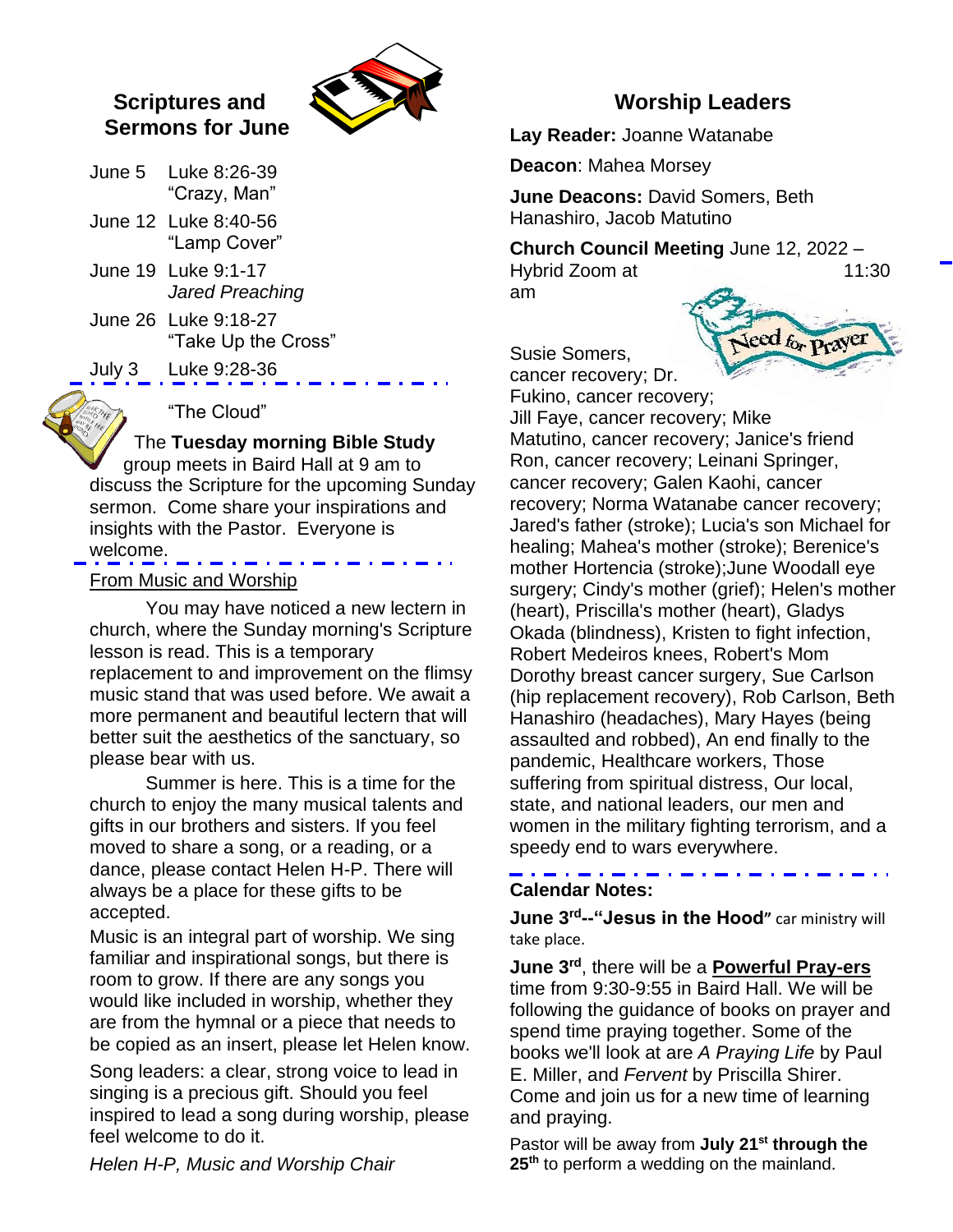# Hau'oli la Hanau!

| June 11 | Joanne Parongao           |
|---------|---------------------------|
| June 15 | Naoko Ho                  |
| June 19 | June Woodall              |
|         | June 25 Susie Somers      |
|         | June 30 Graceleanor Baird |
|         |                           |



#### **Mahalo:**

Thank you to Christian, Jared, Mike M., David S., Marlene M., Kathy Uyeda, and Pastor Olaf for the wonderful Mother's Day brunch of pancakes, sausage, eggs, and fruit! Thank you to Helen H-P and the children for making corsages for the



mothers!

# **Book Club**

Teri Sakai will be hosting June's book club. We will meet on June 26 (3rd Sunday is Father's Day). The non-fiction selection is entitled *Midwifefor Souls: Spiritual Care for the Dying* by

Kathy Kalina. A collection of stories and lessons from the author's experiences as a hospice nurse serves as a guide for anyone unsure of how to care for someone who is terminally ill. There is discussion of how faith and spirituality and the power of prayer can guide one in ministering to a dying person.

The appendices contain prayers and scriptural comfort of those who are going through a loss.

**Congratulations** to high school graduates Gracie Kamai (off to KCC on a scholarship) and Kamalani Goo (off to University of Hawaii at Manoa on a scholarship). Russell and Berenice's daughter Selma (Selma Wagner) also grad--but in Phoenix, AZ., And, to all the other graduates whom we know from youth camps and the like!

There is a person who turns on faucets and leaves them running on the westside. As a result, we had a huge water bill. If you see water running unattended, please shut it off! Prayers for this person who is obviously disturbed.

# **News from the Pews**

- **Driver wanted:** Joanne and Winona (in Kekaha) are hoping to find a younger driver to help bring them both to church on Sundays and even home again afterwards. Please talk to Joanne if you can!
- The annual State Council of Hawaiian churches Aha Mele that had been scheduled for May 13th was cancelled due to the up-tick in Covid recently. That is so sad as our ukulele group had their hearts set on performing there.
- Phoebe Liu-Eng finished her term as Kauai Association UCC President. Kudos to her for her calming presence and sincere outreach to all of our churches. She is still on the Executive Committee as the past president/advisor.
- Little Sammi is in the honey business, collecting the honey from her own hives. See her if you would like a jar.
- If you enter the children's nursery from the sliding door in front and look on the wall, you will see a measuring tape of spiritual growth. The kids have been measuring themselves there. Only thing is that it is too short for any adult—"Lest we become like children. . . ."
- Why have not the Easter banners in front of the church parking lot been changed out? It is Easter until the Season of Pentecost! It is absolutely great to still wish a "Happy Easter."
- It was great to meet and greet Tom M's son all the way from Florida. He came to play dominoes at game night. That night Tom M. won the game, too! Way to go.
- Hello Amy U. visiting home again here from Los Angeles. We missed you!
- FYI the pastor's wild goat that just showed up one day and has been living at the parsonage for the last few months is missing. Yeah! Now to replant the garden!
- Blessings on Rob and Sue Carlson as they are off to Minnesota for a couple of months. We miss you both
- Blessings to June Woodall on Oahu recovering from eye surgery. We miss you!
- Church trivia: Did you ever notice that the original Eljer toilet seats in the church restrooms are not round or oval? Yup, isosceles trapezoids ( $∠A + ∠C = 180°$  and  $∠B$  $+$  ∠D = 180°). Quite unique!